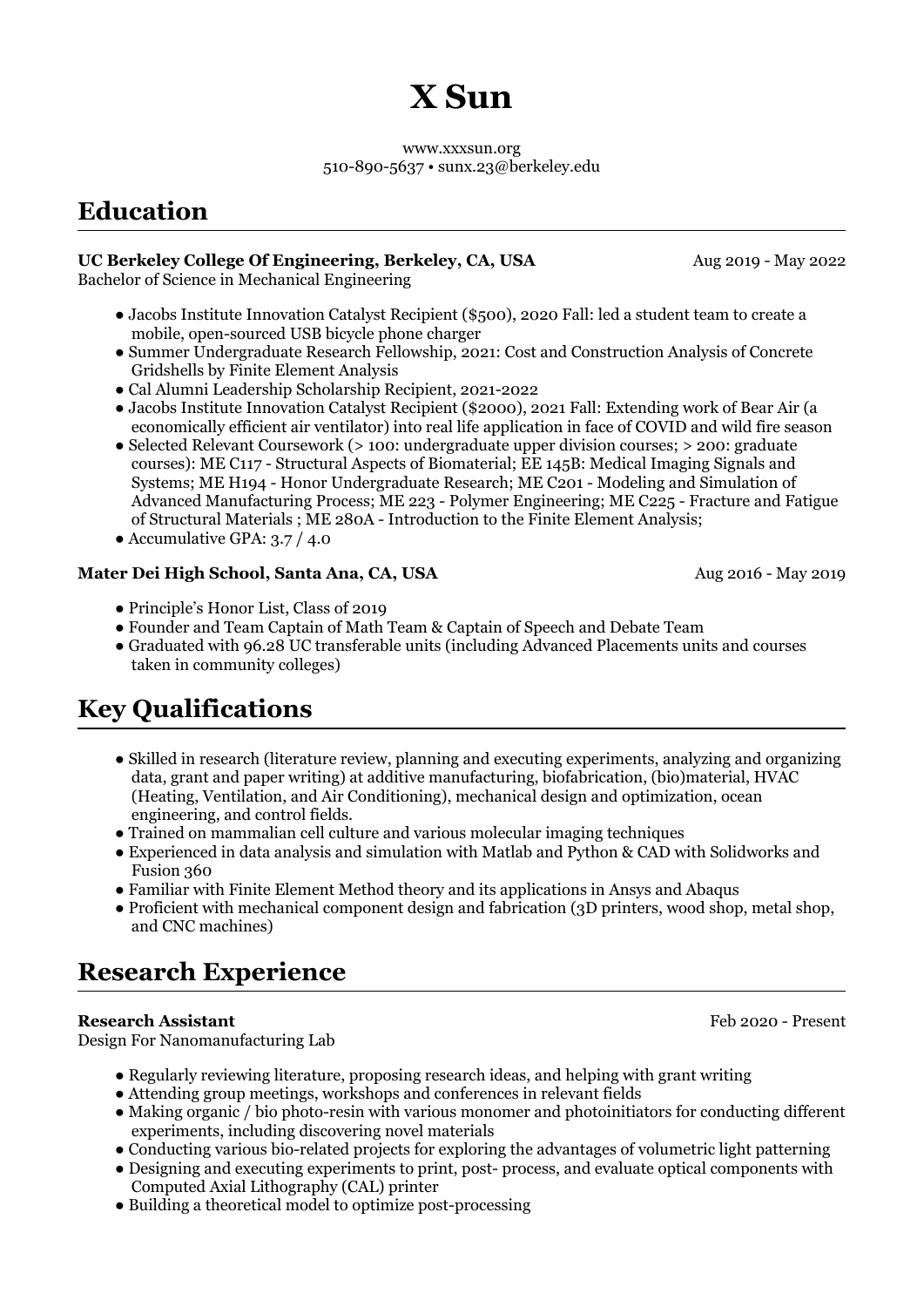- Leading a team to build an open-sourced CAL printer
- Improving optical performance of the CAL system by further developing projection generation code
- Evaluating mechanical properties of novel hydrogels and fabricate tools for tissue engineering and contact lenses printing
- Leading a collaboration with O'Connell Lab on creating cartilage tissue with CAL printer using a mixture of agarose, alginate, and PEGDA gels
- Assisted to upgrade the CAL printer for multi-wavelength printing and applying it to bioprinting in collaboration with a Stanford team
- Built a theoretical simulation for volumetric 3D printing with metal powder in ultrasonic field
- (Bear Air) Co-leading a team in a COVID air purification project that gained 130K initial fund from the CITRIS Institution: Literature reviewing, planning and executing experiments, data analysis and product designing, paper and grant writing, communication with research partners
- Led a student team in producing a 3D printable Bacterial Viral Filter model

#### **Cartilage Tissue Engineering Research Assistant**

O'Connell Lab

- Constantly reviewing literature and propose new research ideas
- Preparing bovine meniscus samples
- Making agarose, alginate, PEGDA, GelMA, and collagen gels with different formulas and conducting biocompatibility (using chondrocytes) compressional & stress relaxing test with casted samples
- Printing and evaluating hydrogels with a bio fused deposition printer (Allevi 2)
- Conducting print fidelity tests and improve the print fidelity by alternating print parameters: successfully printed soft 3D structures with overhang parts
- Meeting with graduate student mentor weekly and presenting final research result to the group every semester

#### **Researcher**

Mentored by professor Zhenyu Gan, Mechanical & Aerospace Engineering, Syracuse University

● Investigated the impact of spring linear stiffness in a SLIP (Spring Loaded Inverted Pendulum) model using mataba simulation.

#### **Summer Undergraduate Research Fellowship**

Departments of Architectural and Civil Engineering, UC Berkeley

- Analyzed laminated composite material properties (Young's Modulus, Shear Modulus, Poisson's Ratio, bending strength, and bending modulus) and structural integrity in Ansys and Abqus for their use in gridshell constructions
- Created CAD models for Finite Element Analysis (FEA)
- Reviewed and summarized literature in the field
- Organized, analyzed, and created graphs to visualize data

#### **Mechanical Engineer And Researcher**

COVID19 Project - HelpVentilator (https://www.ventilatorsos.org)

- Repurposed CPAP and BiPAP machines as ventilators for supplementary medical devices
- Created CAD model for 3D printing and press release
- Built and Tested prototype with off-shelf-products and 3D printing parts
- Created the fist website and started a Gofundme campaign for the project
- Gathered and analyzed data including flow rate, pressure drop, and oxygen concentration
- The VentilatorSOS team distributed thousands of machines across the world

### **Ocean Engineering Researcher**

TAF (Theoretical & Applied Fluid Dynamics) Lab

- Operated apparatus around a large scale wave tank in O 'Brien Hall at UC Berkeley campus.
- Assisted calibrate wave gauges and force cells
- Team member of UC Berkeley MECC (Marine Energy Collegiate Competition) Team: research, design, and conduct business plan for novel marine energy technologies — Underwater UUV (unmanned underwater vehicle) Charging Station & Wave Energy Microgrid System for Isolated Communities

Mar 2020 - July 2020

Feb 2021 - Present

June 2019 - Dec 2021

May 2021 - Aug 2021

Dec 2019 - Jun 2021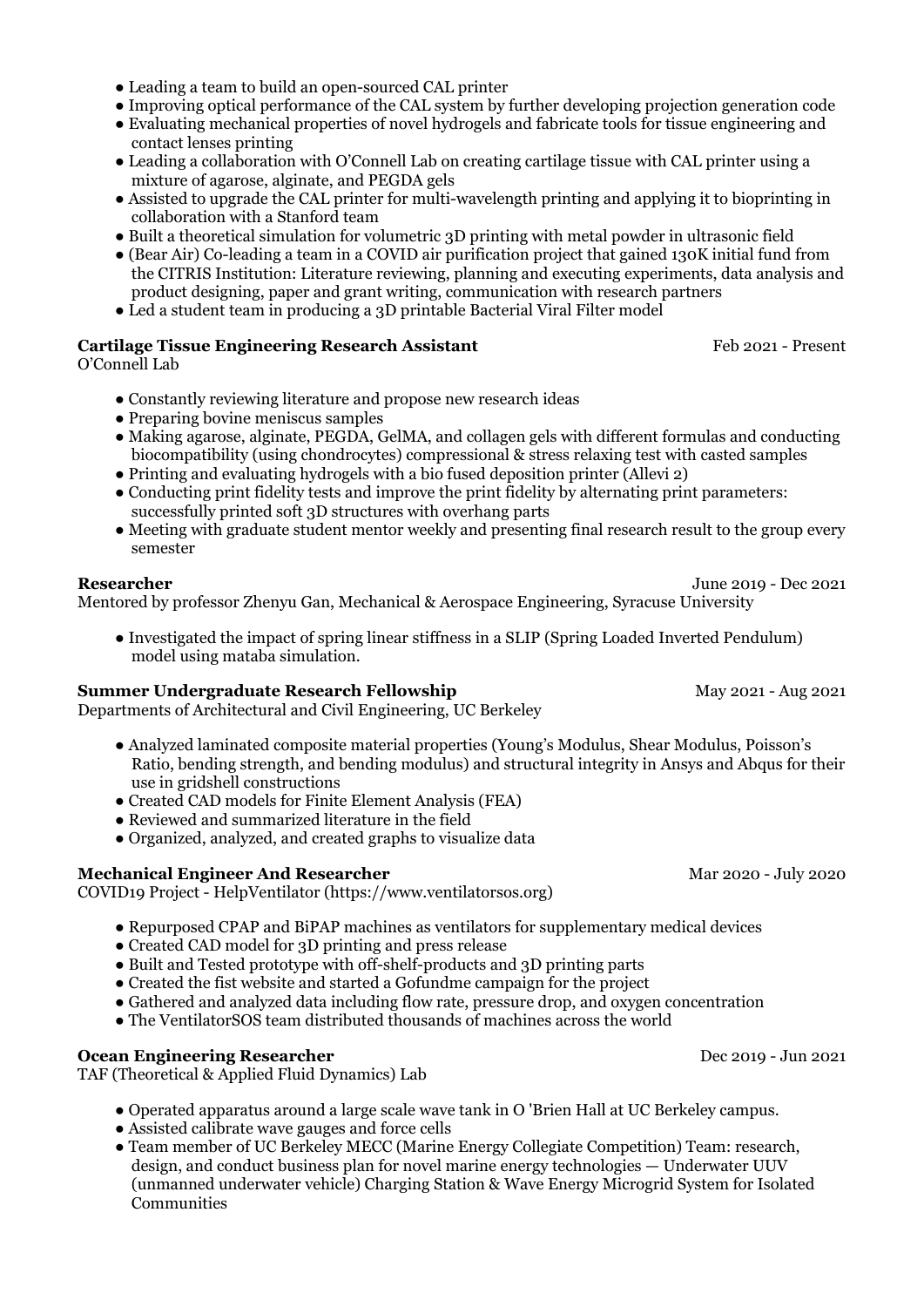● Lead author of a paper published at Berkeley Scientific Journal

# **Other Activities**

### Feb 2016 - Present Sep 2019 - Present **Officer in Project Grant Committee**  American Society of Mechanical Engineers UC Berkeley Chapter ● Working on a project providing funds to student projects in mechanical engineering classes **Engineer & Team leader & Mentor & Volunteer** Code Orange FRC 3476, RoboRAVE international ● 3rd Place in Innovation & Entrepreneur Competition Asia Regional 2016: Built a robot automated to deliver toilet paper in bathrooms of commercial stores ● 4th Place in FRC (First Robotics Competition) World Championship 2018 ● Volunteering for various educational programs: mentor & judge **Volunteer For Youth Education Events** Society of Women Engineer & Berkeley Splash ● Taught Rocket, Marine Energy, manufacturing, and bioprinting courses to hundreds of high school students

● Regularly volunteer for engineering or scientific workshops to elementary and secondary school students

#### **Researcher, Mechanical Team Lead**

Space Technologies At California

- Worked on the mechanical control system and design & manufacturing of payload box in HAB (High altitude Balloon) Team
- Led the Mechanical Team in 2021 Spring

#### **Mechanical Engineer**

Cal Space Technologies and Rockery & UC Berkeley Solar Vehicle Team & UC Berkeley Robomaster Team

- Researched on various propulsion systems and simulation techniques of rockery
- Fabricated CCTV camera mount with laser cutting
- Created CAD model for using Ansys to analyze torsional rigidity of the car structure
- Designed and manufactured mechanical parts for additional support on the robot

# **Publications**

● Sun, X., Deng, B., Zhang, J., Kelly, M., Alam, R., & Makiharju, S. (2021). Reimagining Autonomous Underwater Vehicle Charging Stations with Wave Energy. Berkeley Scientific Journal, 25(2). https://doi.org/10.5070/BS325254504

### **Conference Presentations**

- 2020 Fall: CITRIS COVID-19 Grant Projects Discussion "A low-cost, accessible ventilation system for indoor air purification"
- 2020 Fall: Undergraduate Research Symposium in College of Engineering, UC Berkeley "A lowcost, accessible ventilation system for indoor air purification"
- 2021 Summer: UC Berkeley Summer Undergraduate Research Fellowship Conference "Investigation on Bending Behavior of Externally Carbon Fiber Reinforced Concrete Using Finite Element Method and Its Applications in Gridshell Architectures"
- 2021 Fall: Undergraduate Research Symposium in College of Engineering, UC Berkeley "Volumetric Biomanufacturing vía Computed Axial Lithography"
- 2021 Fall: Gulf Coast Undergraduate Research Symposium, Rice University "Volumetric Biomanufacturing vía Computed Axial Lithography"

Feb 2021 - Present

Feb 2020 - May 2021

Aug 2019 - May 2020